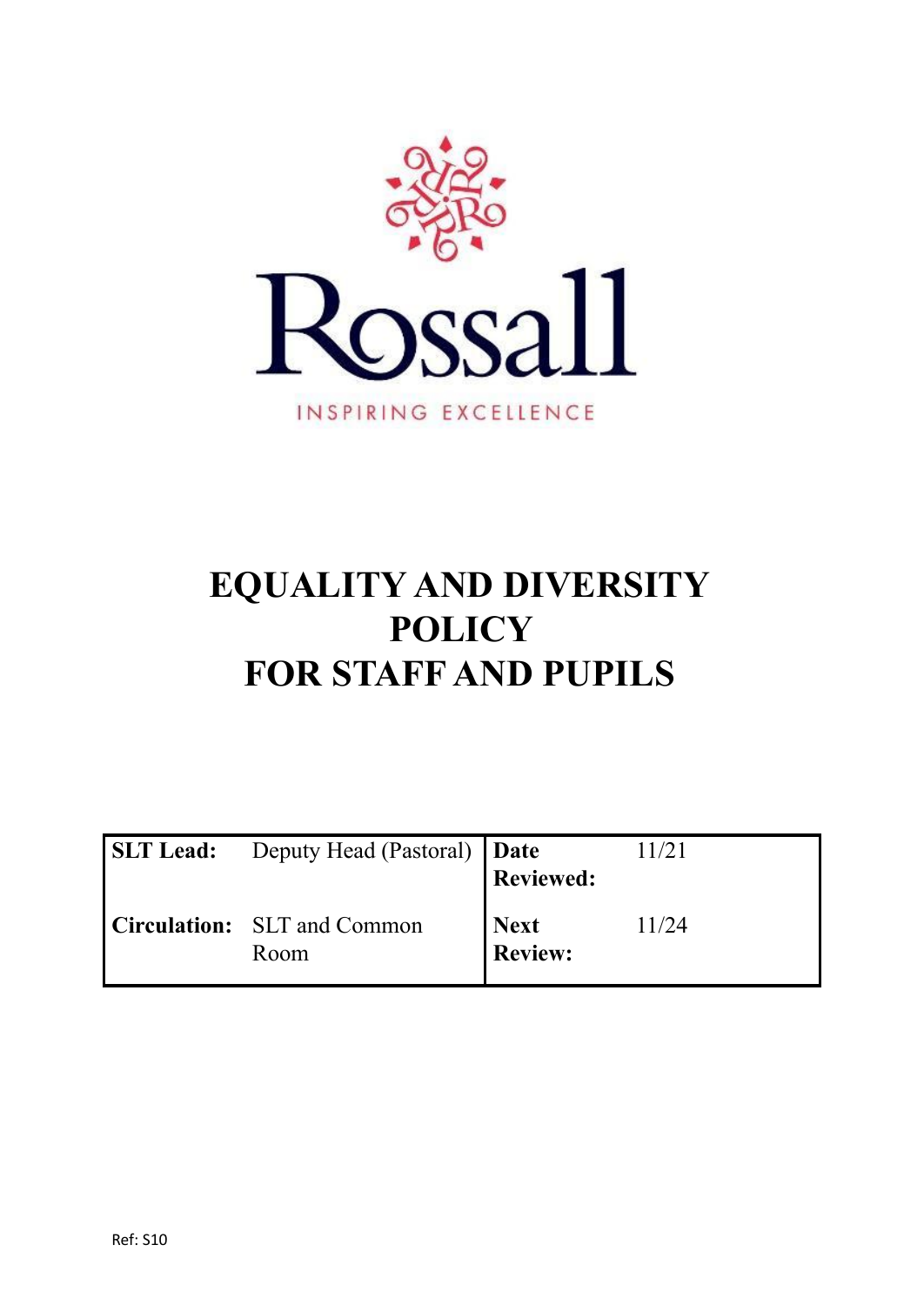#### **ROSSALL SCHOOL**

#### **EQUAL OPPORTUNITIES AND DIVERSITY FOR STAFF AND PUPILS**

Promoting equal opportunities and diversity is fundamental to the aims and ethos of Rossall School. We welcome applications from pupils and staff with as diverse a range of backgrounds as possible. This enriches our community and is vital in preparing our pupils for today's world. We believe that the educational experience can only be enriched if children are exposed to as wide a range of cultural experiences as possible whilst they are developing. We concentrate on educating the individual, to provide a comfortable and welcoming atmosphere where each individual feels valued and can flourish. We are committed to ensuring that all of our students (whether studying for GCSES, A-Levels, the BTEC or IBDP Diploma) are able to access their given programme of study.

We refer parents to our policies covering SEND and Admissions, and to our Accessibility Plan all of which are made available on the School website and take into account our legal requirements under the Equality Act 2010.

AIMS The aims of this policy and the School's ethos as a whole is to:

- Eliminate unlawful discrimination on grounds of any of the protected characteristics
- Promote equality of opportunity for all members of the School community
- Comply with the School's equality duties contained in the Equality Act 2010.

All members of the School community are expected to comply with this policy. All parents are expected to support the aims of this policy and the School's ethos of tolerance and respect.

It is the School's policy not to discriminate, either directly or indirectly, against anyone seeking employment or in its employ, on the grounds of colour, race, ethnic or national origins, sex, sexual orientation, marital status, age, disability, trade union membership or non-membership, religion or political belief.

This principle will apply in respect of all conditions of work including recruitment, selection, pay, hours of work, holiday entitlement, overtime and shift work, sick pay, recruitment, training, promotion and redundancy.

In respect of those employees who have a disability then upon the School being made aware of such it will take into account all the relevant circumstances including the needs of the employee, financial costs, the extent of resources and the extent to which taking any necessary steps might reduce its activities, and the School will act reasonably in deciding which action it can take to make necessary adjustments to premises and working practices.

Individual employees have a responsibility to ensure that they assist the School in successfully achieving these aims and can contribute by:

- not discriminating in the course of employment against colleagues, pupils, parents, suppliers or members of the public with whom they come into contact with during the course of their duties;
- not inducing or attempting to induce others to practice unlawful discrimination; and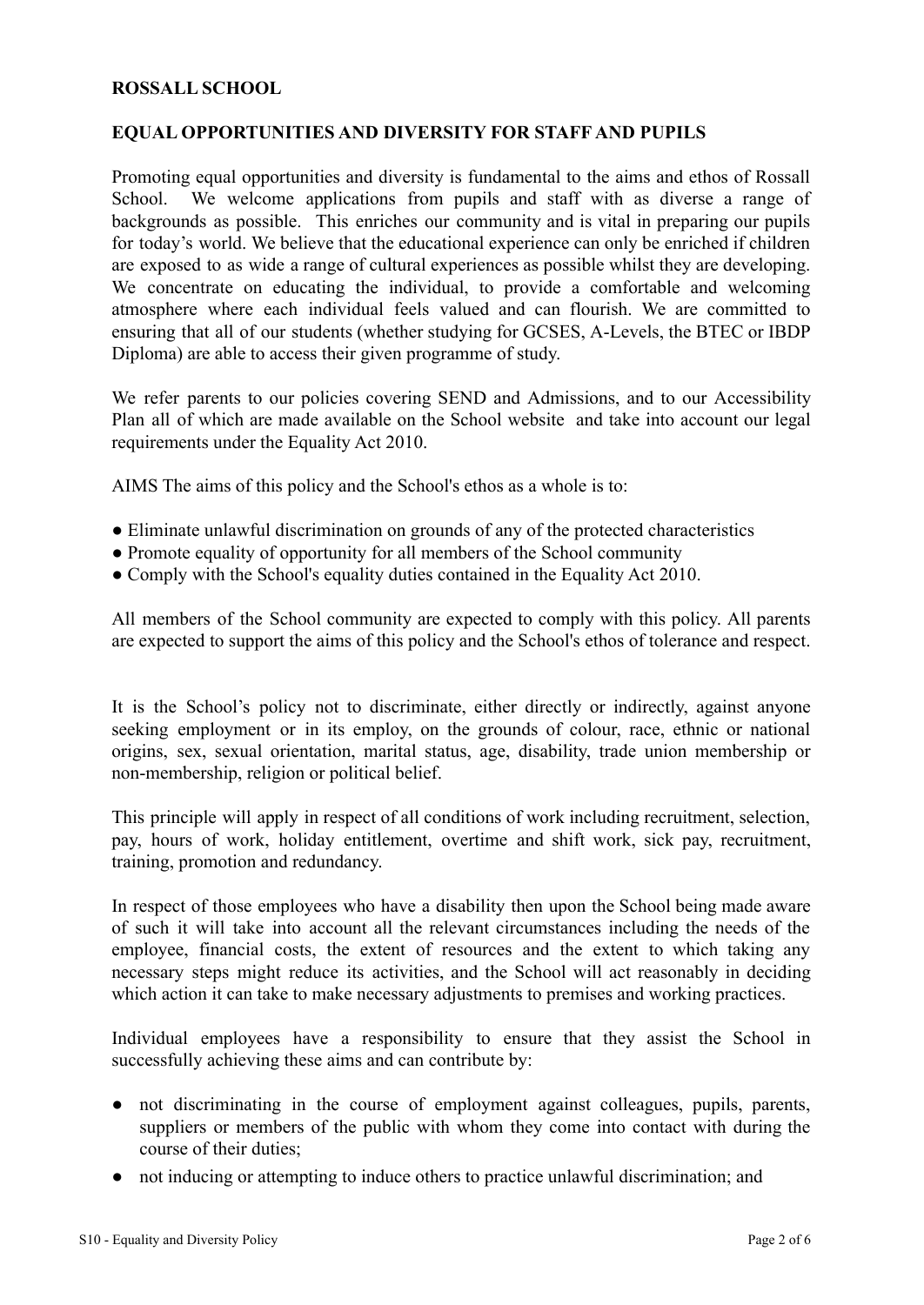- reporting any discriminatory action to the Head of Department or Line Manager.
- Identifying the various behaviours and barriers that discrimination can take and promote diversity.

Any form of such unlawful discrimination in the course of an employees' employment within the School, will not be tolerated and will result in disciplinary action.

Examples of other steps that we take to ensure that we are an inclusive community are as follows:

# Age

Individuals from across a wide age range make a positive contribution to the Rossall community. In accordance with employment law, age is not a factor when appointing an adult to a position at Rossall.Disability

Parents are asked to identify any disabilities in respect of a prospective pupil at the time of application. In assessing any pupil or prospective pupil the School may take such advice and require such assessments as it regards as appropriate. Where possible, adjustments, such as building a ramp or using a special desk, will be made. All members of the Rossall community are encouraged to respect others regardless of any ability or disability. We are committed to combating discrimination and ignorance towards others on these grounds and have a Disability Policy that is reviewed by the Health and Safety Committee. The School will be sensitive to any requests for confidentiality.

#### Harassment and Bullying

We support all members of our community and treat others with respect and kindness. Our Anti-Bullying Policy is enforced and any persistent misuse of power or aggression, intended to hurt or belittle an individual or group is unacceptable (examples of harassment and bullying may include behaviour which an individual knows, or ought reasonably to know, will cause fear or excessive anxiety to another, threatening or coercive behaviour, physical contact, abuse of a position of power, encouraging someone to abuse their position of authority to the detriment of another, offensive or suggestive language or jokes, displaying images which could reasonably be considered to be offensive, vandalism of an individual's property). Pupils should report any possible incident of bullying to their Houseparent, Head of Year or any member of the teaching staff. Adults should speak to their line manager or a senior member of staff.

#### REASONABLE ADJUSTMENTS FOR PUPILS WITH DISABILITY

The School has an ongoing duty to make reasonable adjustments for pupils with a disability to ensure they do not suffer a substantial disadvantage in comparison with other pupils. Where the School is required to consider its reasonable adjustments duty, it will consult with parents about what reasonable adjustments, if any, the School is able to make to avoid their child being put at a substantial disadvantage. The School will carefully consider any proposals for auxiliary aids and services in light of a pupil's disability and the resources available to the School.

Further information on the School's reasonable adjustments duty can be found in the School's Special Educational Needs (SEND) Policy. The School has an Accessibility Plan in place, which can be found on the School website and a hard copy can be made available upon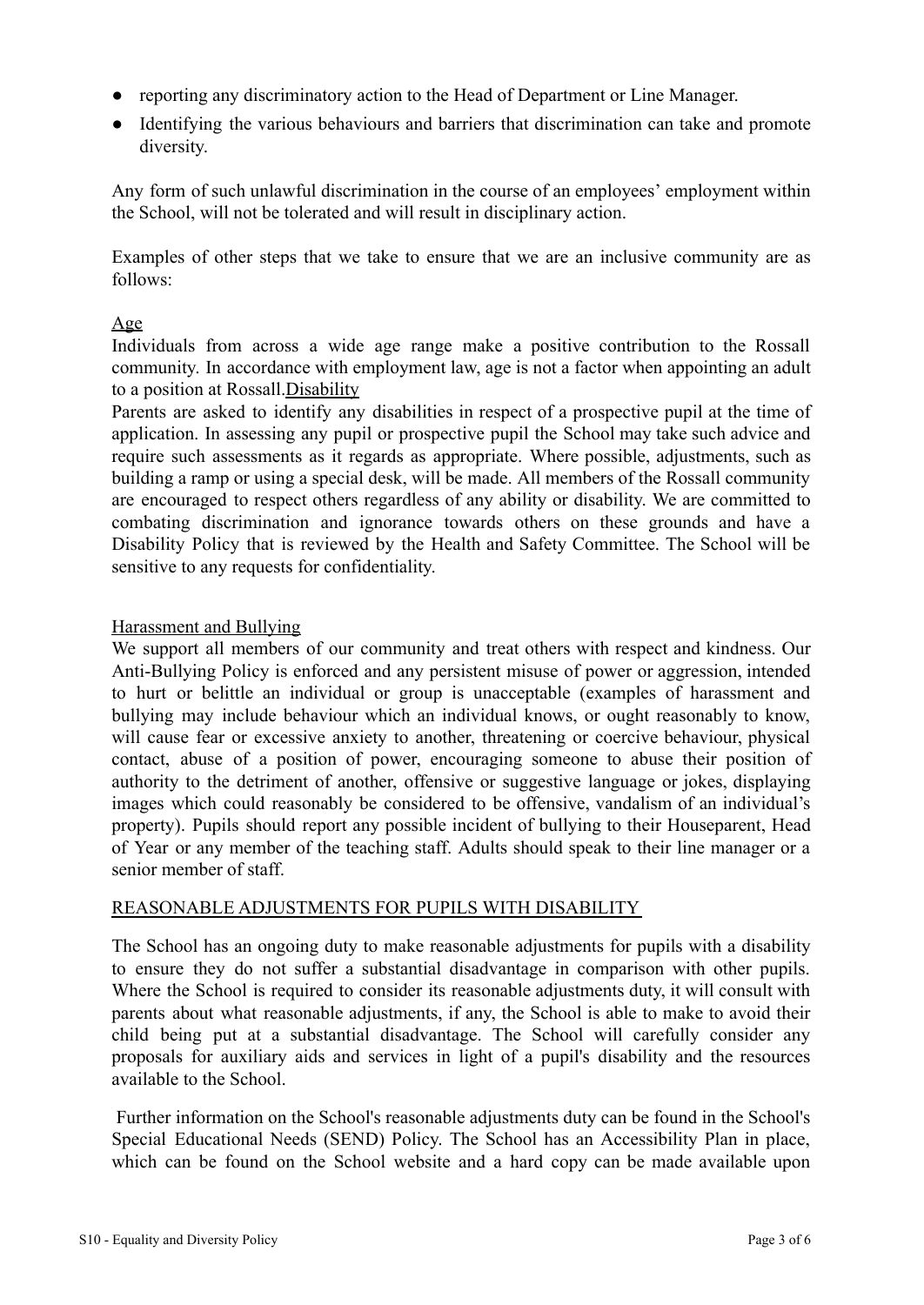request. This sets out the School's plan to increase the extent to which disabled pupils can participate in the School's curriculum; improve the physical environment of the School for the purpose of increasing the extent to which disabled pupils are able to take advantage of education and benefits, facilities or services provided or offered by the School; and improve the delivery to disabled pupils of information which is readily accessible to pupils who are not disabled.

The Learning Development Department oversees the provision of appropriate support for pupils who have learning difficulties, in accordance with the SEND Policy. The School asks parents to identify any special needs in respect of a prospective pupil at the time of application. In assessing any pupil or prospective pupil the School may take such advice and require such assessments as it regards as appropriate. Subject to this, the School will be sensitive to any requests for confidentiality.

# MONITORING AND REVIEW

We monitor and review the effectiveness of this policy by conducting an annual audit, examining different aspects of School life, and incorporating the views of a range of stakeholders, to ensure that no pupils are being disadvantaged or subject to a detriment (because of race, sex, disability, religion or belief, sexual orientation, gender reassignment or gender identity, pregnancy) through our curriculum, cocurriculum or facilities. The Headmaster reports to the Governors annually on the policy's effectiveness in practice. Learning Development

#### Religious Belief

Rossall is a multicultural community and although the School is Anglican by foundation, many pupils and staff have other faiths and some have none. These various approaches are all respected at Rossall, not least in Chapel and an approach of mutual understanding and tolerance is adopted.

A multi faith approach is taken in Religious Studies teaching. We are able to provide a prayer room to be used by other faiths if required.

#### Race

We believe that all individuals should be treated equally regardless of the colour of their skin and we are very fortunate to have staff, pupils and parents whose family origins stem from a variety of nationalities and races. We aim to learn and celebrate different cultures through events such as the Chinese New Year meal, International Week, German evening and the general celebration of our multicultural community.

#### Sexuality

The sexuality of an individual is personal and should be respected as such. Homophobia is not tolerated and homophobic attitudes or behaviour is treated as bullying. Tolerance of others' sexuality is taught through PSHE.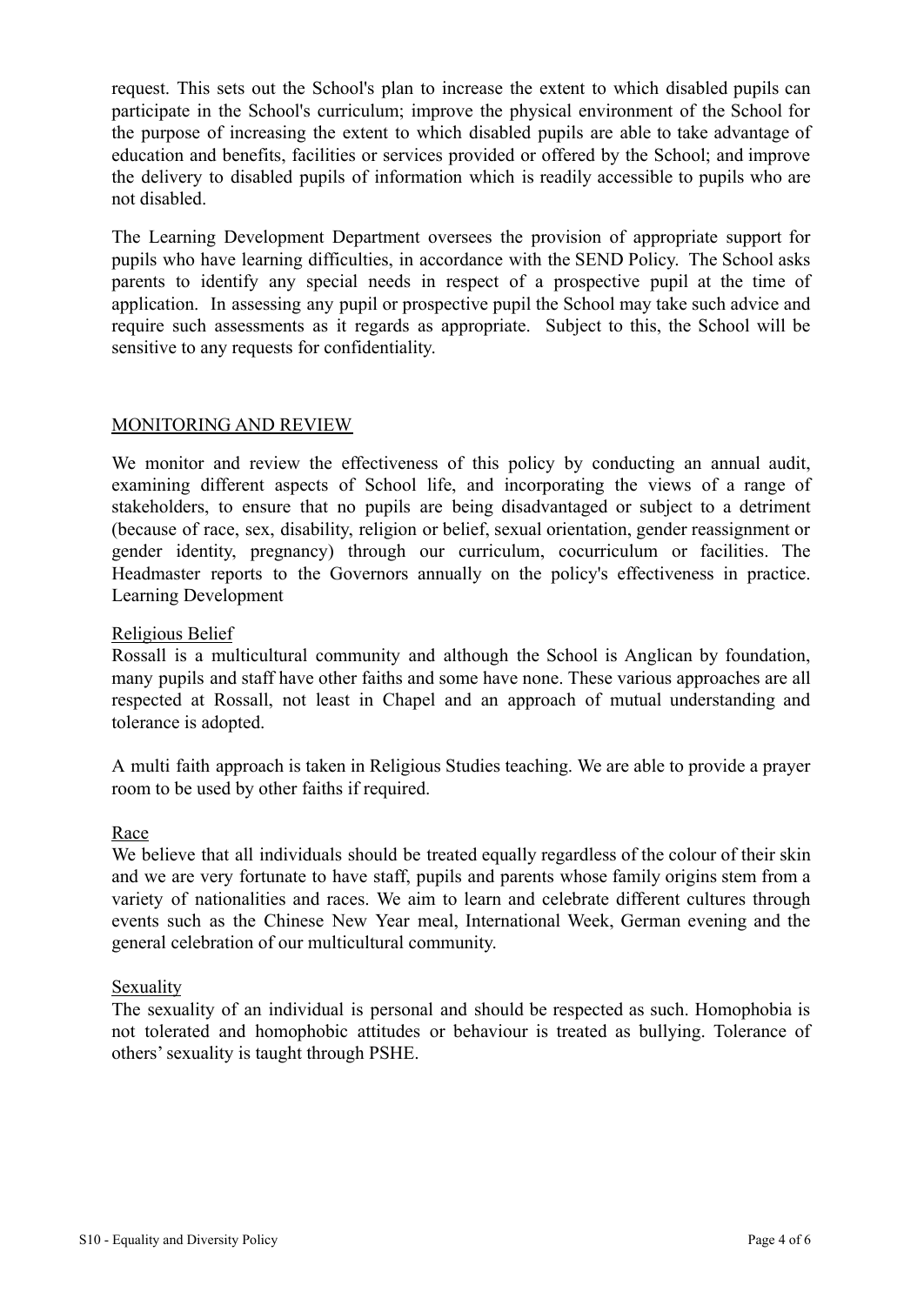# TRANSGENDER, GENDER REASSIGNMENT, GENDER IDENTITY

The School supports transgender pupils by promoting a respectful and inclusive community where all young people are protected from discrimination. We work with each pupil individually, listening to their wishes and respecting their right to privacy, whilst working with both the young person and their parents whenever possible and appropriate. Any support offered by the School is at a pace which is right for the young person.

#### Practical measures to support transgender pupils

We work with each individual to ensure that they feel comfortable in terms of access to toilets and changing facilities, all pupils in the Sixth Form have the option of wearing trousers and, all pupils across the school will have the option of wearing trousers from September. In the interim, requests for younger pupils to wear trousers are accommodated.

#### Boarding and overnight accommodation on trips and visits

In accordance with the ISI regulations, pupils in boarding who are undergoing gender reassignment may be permitted to use the accommodation for the gender role in which they identify, should they wish to do so. However, this is a sensitive issue and before any decision is taken, we need to ensure that this would be appropriate for all pupils and any judgement made in discussion with the relevant pupils and parents and considering the interests, safety and privacy of all boarders affected and, if appropriate, risk assessments put in place. This approach is also taken when considering overnight accommodation on residential trips and visits.

# Requests for Variation in the School Uniform

All pupils are required to wear uniform. The Headmaster will consider written requests from parents and pupils for variations in the uniform for reasons related to disability, gender reassignment/identity, sex, pregnancy or maternity, temporary injury, and/or on grounds of religion or belief, provided they are consistent with the School's policy on health and safety. The Headmaster will consider such requests on a case by case basis, and normally arrange to meet with the parents to discuss the implications of such a request.

#### Provision of Food and Drinks

All boarders and day pupils, including those with special dietary, medical or religious needs, are provided with a wide variety of meals and pupils with any specific needs are consulted with by the catering manager, and provided with meals which are adequate in nutrition, quantity, quality, choice and variety.

In addition to main meals provided to all pupils, boarders have access to drinking water and to food or through kitchens and brew rooms in Houses the means of hygienically preparing food at reasonable times.

Should the school have pupils with disabilities which required assistance to eat, provision would be made in a manner which promoted dignity and choice.

#### Complaints

Any employee who considers they are a victim of unlawful discrimination may raise the issue through the Complaints Procedure.